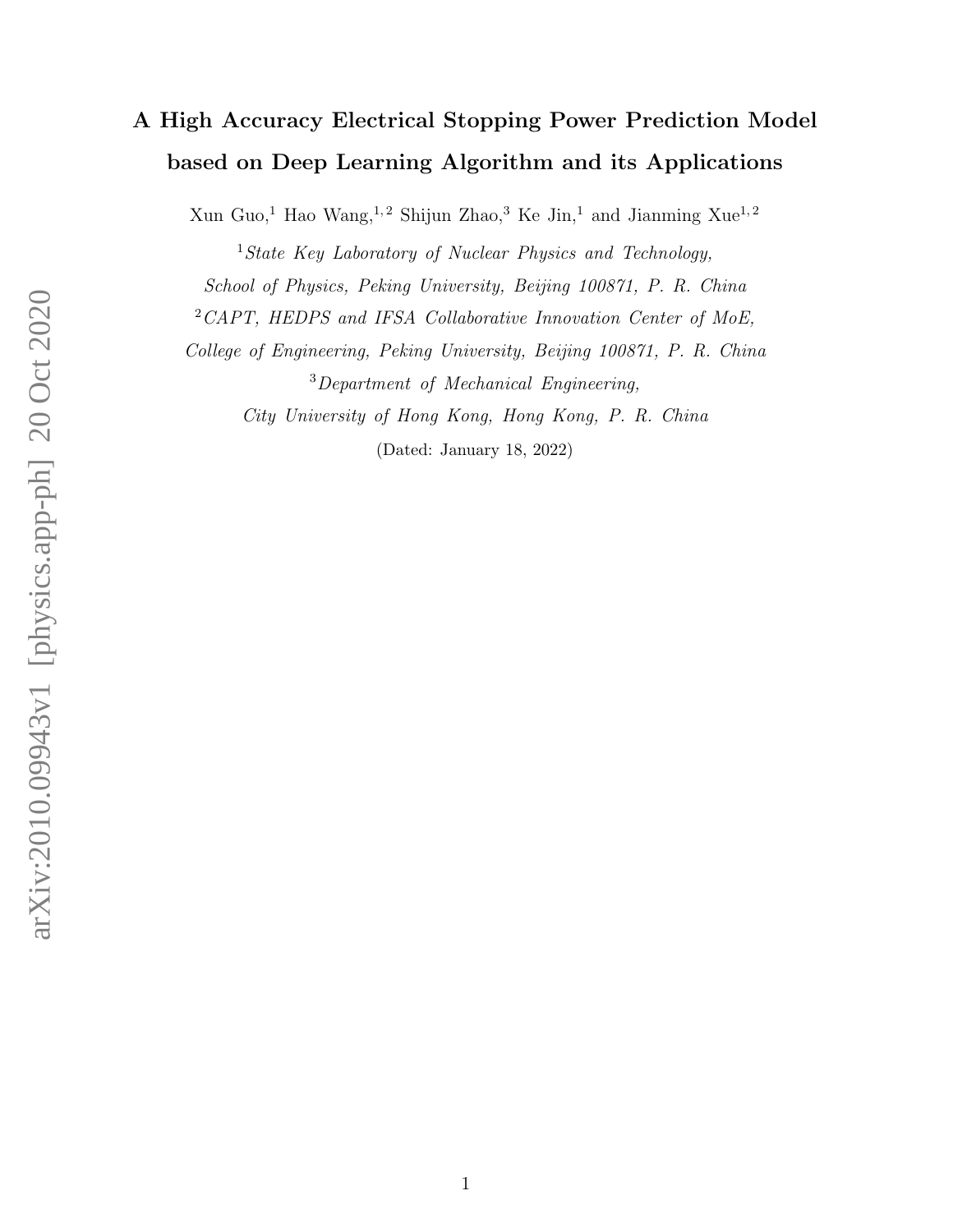## Abstract

Energy loss of energetic ions in solid is crucial in many field, and accurate prediction of the ion stopping power is a long-time goal. Though great efforts have been made, it is still very difficult to find a universal prediction model to accurately calculate the ion stopping power in distinct target materials. Deep learning algorithm is a newly emerged method to solve multi-factors physical problems and can mine the deeply implicit relations among parameters, which make it a powerful tool in energy loss prediction. In this work, we developed an energy loss prediction model based on deep learning. When experimental data are available, our model can give predictions with an average absolute difference close to 5.7%, which is in the same level compared with other widely used programs e.g. SRIM. In the regime without experimental data, our model still can maintain a high performance, and has higher reliability compared with the existing models. The ion range of Au ions in SiC can be calculated with a relative error of 0.6∼25% for ions in the energy range of 700∼10'000 keV, which is much better than the results calculated by SRIM. Moreover, our model support the reciprocity conjecture of ion stopping power in solid proposed by P. Sigmund, which has been known for a long time but can hardly been proved by any of the existing stopping power models. This high-accuracy energy loss prediction model is very important for the research of ion-solid interaction mechanism and enormous relevant applications of energetic ions, such as in semiconductor fabrications, nuclear energy systems and the space facilities.

PACS numbers: 34.70.+e, 34.10.+x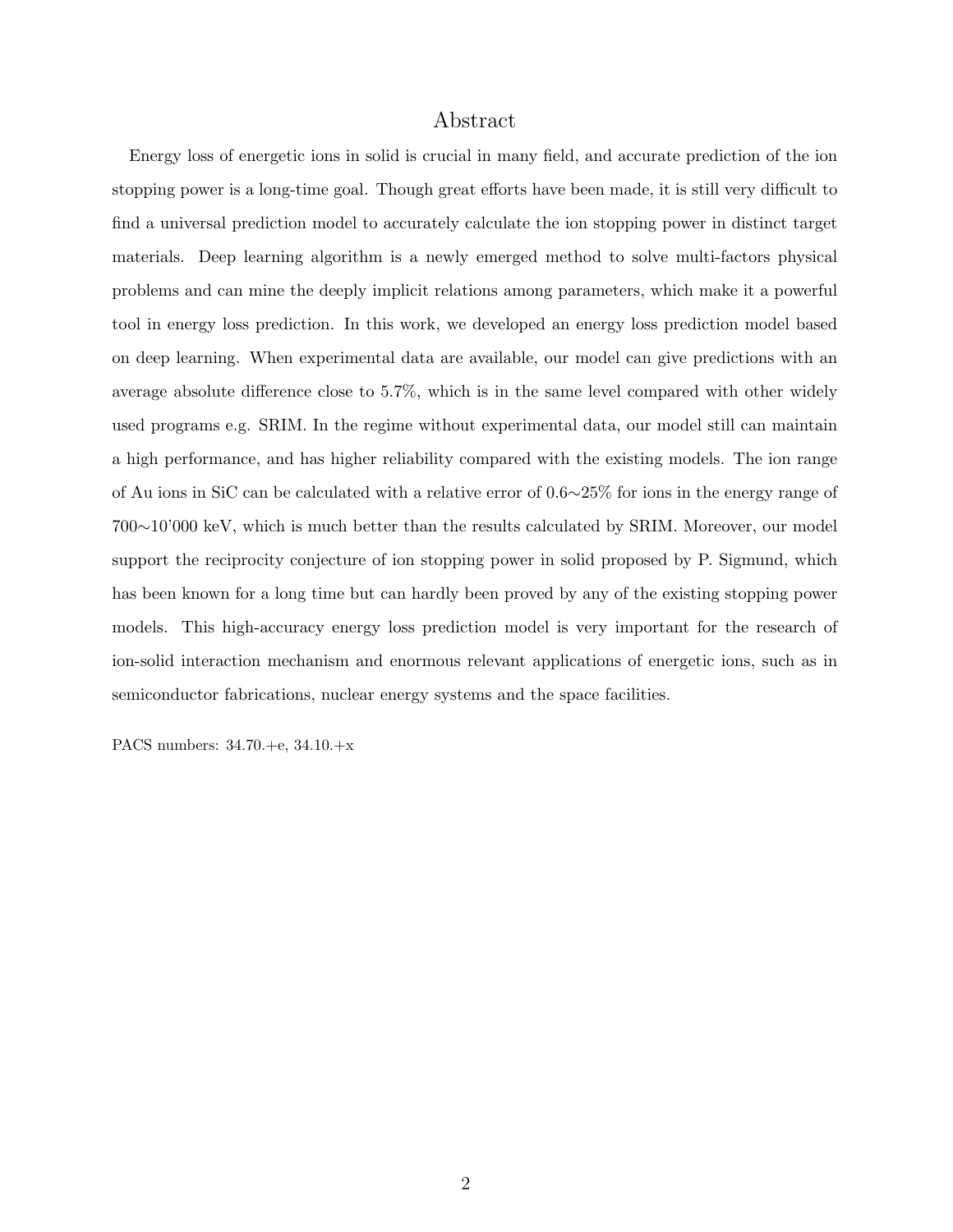In the past century, the energy loss of energetic ions in matter has been significant subject which received great attention, since this topic is important no matter for the scientific researches or industrial applications, including radiation damage, material analysis by using ion beams, nuclear physics, ion implantation and nano-device modification [\[1–](#page-10-0)[4\]](#page-10-1). For these reasons, enormous experimental measurements and plenty of theoretical studies, by Bethe [\[5\]](#page-10-2), Bloch [\[6\]](#page-10-3), Lindhard [\[7\]](#page-10-4), Sigmund [\[8\]](#page-10-5), Ziegler [\[9\]](#page-10-6) and et al., have been carried out to achieve a better description of ion stopping power, which can be defined as the energy loss in unit distance per atom. Meanwhile, many code, like SRIM [\[10–](#page-10-7)[12\]](#page-10-8) and MSTAR [\[13,](#page-10-9) [14\]](#page-10-10), have been developed to calculate these values and simulate the ion transportation behavior in solids.

Energy loss of energetic ions in solid is complicated: both the ion parameters and solid properties may affect the energy transfer process. Many researches have proved that the electronic stopping power is a complex function of collision parameters, including atomic number and mass for incident ion  $(Z_1, M_1)$  and target material  $(Z_2, M_1)$ , along with the kinetic energy of incident ion  $(E_{in})$ . Besides, the contribution of other factors, such as binding energy, state of matter, electron structure, band gap and excitation energy, also have already been proved to be very important for the stopping process  $[1, 2, 15-17]$  $[1, 2, 15-17]$  $[1, 2, 15-17]$  $[1, 2, 15-17]$ . However, nearly all the widely accepted empirical energy loss models only consider the influence of collision parameters during the fitting and optimizing of these models, and therefore, their prediction accuracy and transferability are fundamentally restricted. Moreover, limited by the ion source technique and measuring difficulties, the experimental data of some specific ion types or energy ranges are nearly impossible to be measured by far, which means the prediction accuracy can hardly been further improved by increasing the experimental database for these existing methods based on semi-theoretical formulas. A new method which can overcome these problems has been desired for many years.

Deep Learning (DL) is a new computational method which is composed of multiple processing layers to represent data with multi-levels of abstraction [\[18\]](#page-11-0). It is widely believed to be good at solving multi-parameters problems and mining the deeply implicit relations among these data. The algorithm of DL has already brought about breakthroughs in many fields of science, e.g. planning chemical syntheses [\[19\]](#page-11-1), acceleration of super-resolution localization microscopy [\[20–](#page-11-2)[22\]](#page-11-3), classifying scientific data [\[23,](#page-11-4) [24\]](#page-11-5) and solving high-dimensional problems in condensed matter system [\[25–](#page-11-6)[29\]](#page-11-7). Considering the large number of energy loss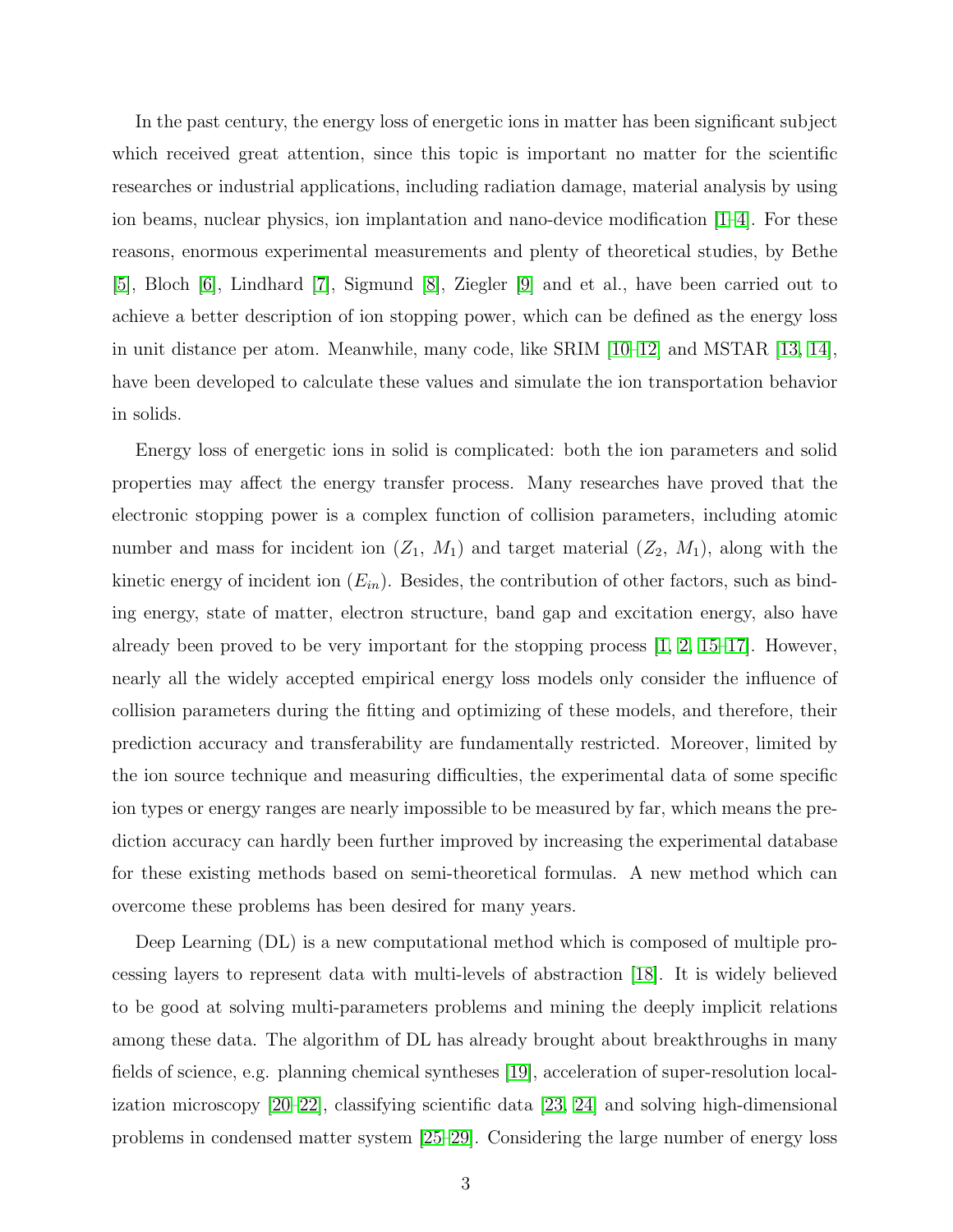data obtained in the past decades, it can be expected that DL based model can provide higher accuracy and better transferability than traditional methods, such as SRIM and MSTAR, which are strongly relay on some artificially selected stopping power formulas or highly approximate fitting functions.

In this letter, we demonstrated that DL provides a good breakthrough point to inroad nuclear technology and particle physics. The proposed Deep Learning based Electronic Stopping Power (DL-ESP) model can provide good accuracy, whose average relative absolute difference between predict and experimental results can reach 5.7%. More importantly, this model shows much higher accuracy at regime without experimental data than the existing models. Furthermore, DL-ESP model provides evidence of the so call reciprocity principle proposed by P. Sigmund [\[30\]](#page-11-8), and also can give a much better prediction in evaluating the projected range of Au ion in SiC.

To deploy DL-ESP, we used the experimental ion collision data collected by H. Paul and International Atomic Energy Agency (IAEA), which contain nearly all the published electronic stopping power data of different ion in solids, gases and compounds, since the 1990's [\[31,](#page-11-9) [32\]](#page-11-10). 16'907 experimental data of energy loss of energetic ions, whose kinetic energy between 5 keV/u to 100 MeV, in elementary substance were selected, and 13'526 (80%) of them were randomly chosen as training database, while the rest 3'381 (20%) were used for validation. Besides, in order to verify the DP-ESP model still can make prediction accurately while the experimental data for a certain ion are totally absent, all the experimental data of Ti ion and Kr ion in Al, were excluded from the training database. To simplify the problem, we also do not consider the crystal structure of target materials in the current work.

Following previous studies, we assumed that the electronic stopping power  $(S_e)$  is only related with  $Z_1$ ,  $M_1$ ,  $Z_2$ ,  $M_2$  and  $E_{in}$ . According to our test, a 5 layer network with grid of  $16\times32\times64\times32\times16$  is good enough to give the required accuracy. All the DL-ESP model, including the generating, training and invoking of neural network, was built based on Keras [\[33\]](#page-11-11) with TensorFlow [\[34\]](#page-11-12) platform as the back-end. In order to balance the prediction performance for  $E_{in}$  at both high and low energy range, the mean absolute percentage error (MAPE) loss function was adopted, instead of the mean absolute error (MAE) loss functions. Moreover, we chose the rectified linear unit (ReLU) activate function [\[35\]](#page-11-13) and the adaptive moment estimation (Adam) optimizer [\[36\]](#page-12-0) to make the network easier to be converged. We export the DL-ESP model which has the smallest validate loss during the training process,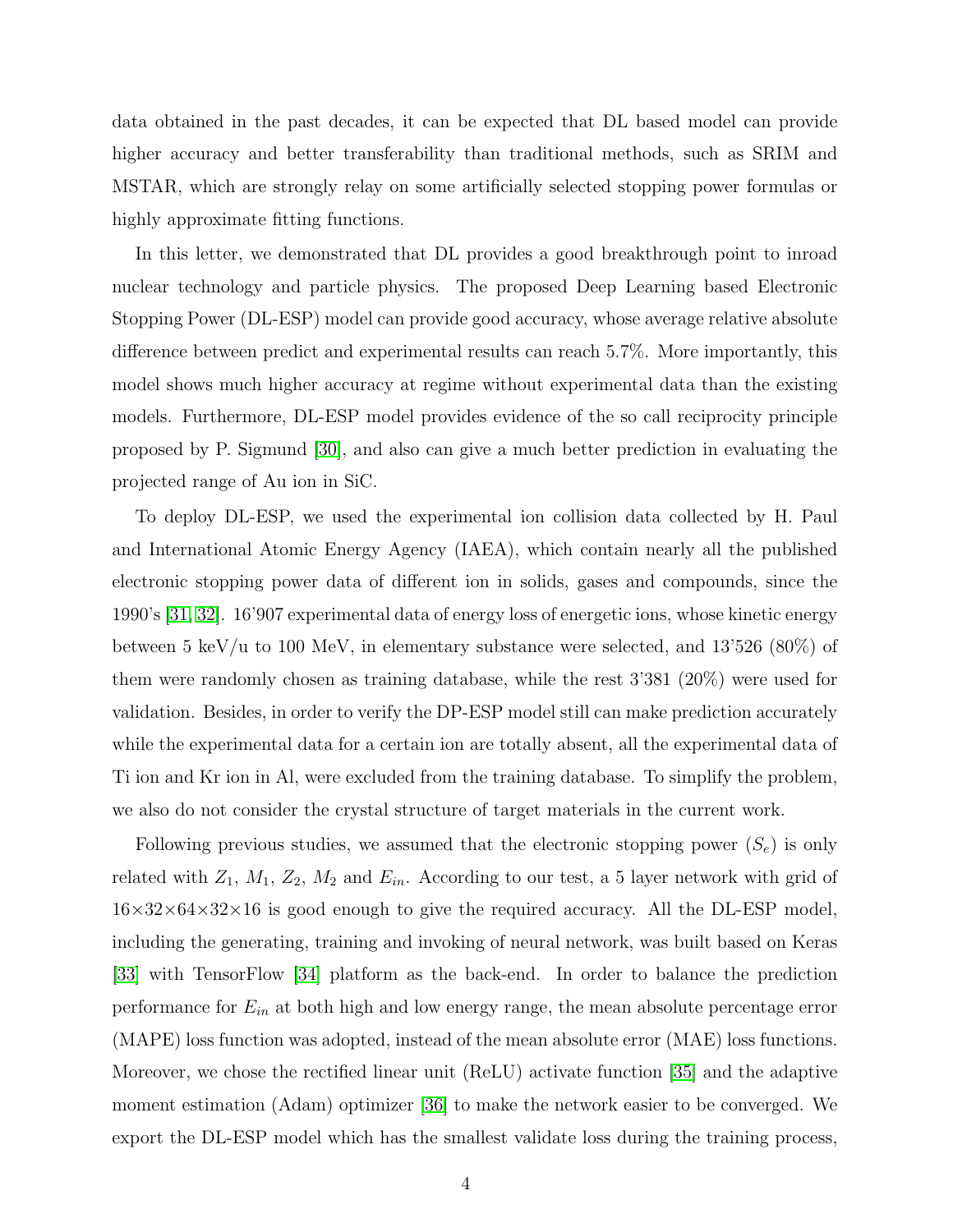

<span id="page-4-0"></span>FIG. 1. Schematic of DL-ESP from the atomic collision database and how to use it performing a highly accurate prediction. This procedure involved training data set of evaluated experimental data and boundary points.

and invoked it at the following exploration and discussion. A simple illustration of our method can be shown as FIG. [1.](#page-4-0)

Since most of the experimental ion (except H and He) stopping power lack of low energy data, 12'800 boundary points were also included in training database, in order to maintain the accuracy of boundary at extreme low energy range. These points were generated by using LSS model, which is widely believed to be accurate enough for low-velocity ion through matter [\[7,](#page-10-4) [37](#page-12-1)[–39\]](#page-12-2):

<span id="page-4-1"></span>
$$
S_e = 3.83 \frac{Z_1^{7/6} Z_2}{M_1^{1/2} \left(Z_1^{2/3} + Z_2^{2/3}\right)^{3/2}} E_{in}^{1/2}
$$
 (1)

in which the unit of  $S_e$  and  $E_{in}$  is 10<sup>-15</sup> eVcm<sup>2</sup>/atom and keV. By using Eq. [\(1\)](#page-4-1),  $S_e$  of 80 different kinds of ions, with the incident energy of 1 and 10 keV, in 80 types of elementary materials were calculated, then used as boundary points only in training database. In the following study, the results of SRIM were used as a benchmark to compare with the accuracy of DP-ESP, because SRIM is the most widely used simulation software for the stopping and range of ions in materials. Moreover, we also investigated the influence of input parameters, by exploring a simplified version of DL-ESP (DL-ESP-Simple) with the minimum input parameters  $(Z_1, Z_2, E_{in})$ . A detailed comparison between these two models was discussed in Supplementary Material.

As shown in Table I, the average absolute relative difference  $(\bar{\sigma})$  of DL-ESP is about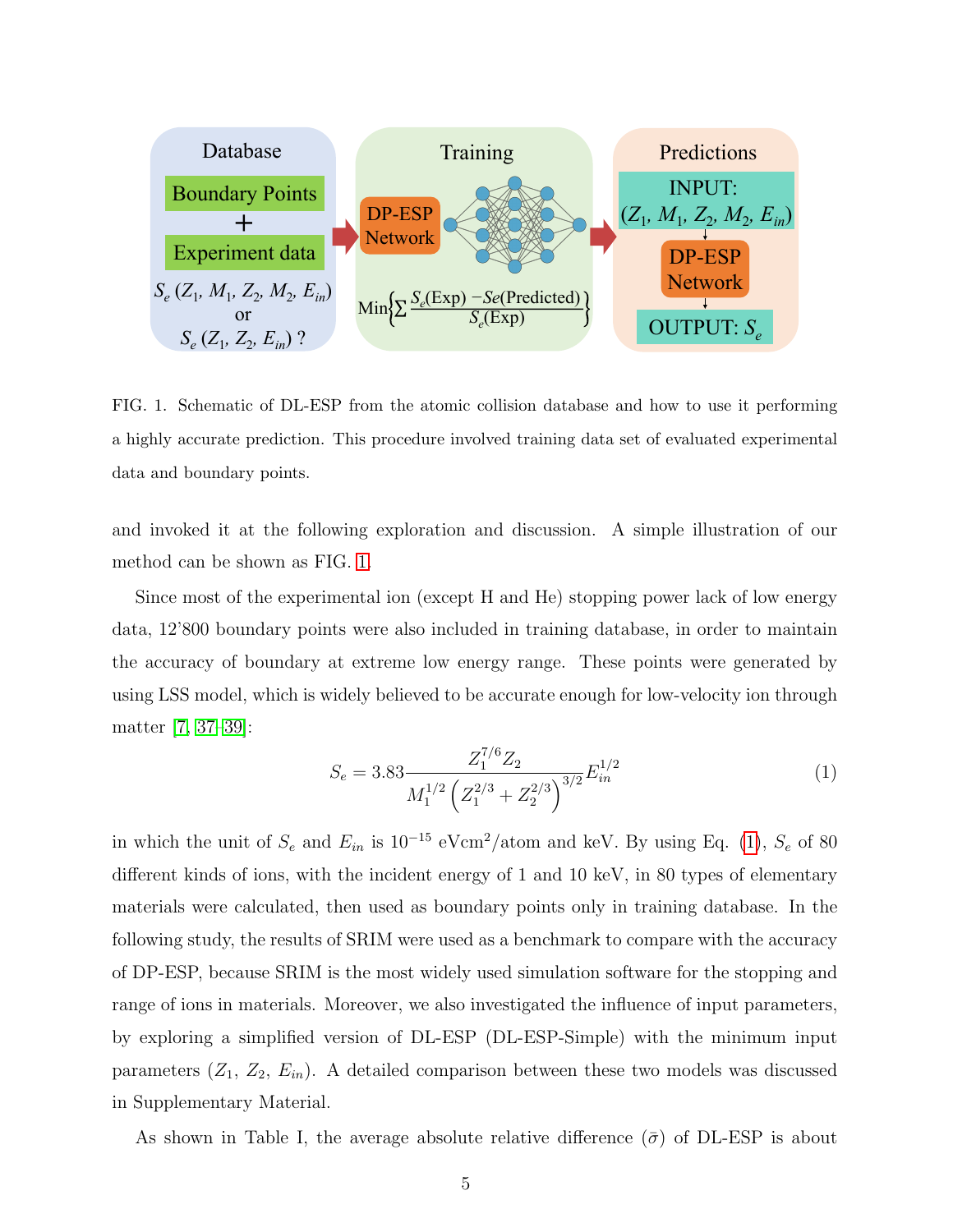<span id="page-5-0"></span>TABLE I. A brief comparison of DL-ESP and SRIM, by exhibiting the average absolute relative difference  $(\bar{\sigma})$  between predicted  $S_e$  and experimental results of H, He, Li and other heavy ions, and the general consistency within 5% and 10%, which represent the percentage of absolute relative difference ( $|\sigma|$ ) which is smaller than 5% and 10%, for the experimental data used in this work.

|                                  | H ions  | He ions | Li ions | Other ions | Overall |
|----------------------------------|---------|---------|---------|------------|---------|
| $N_{Data}$ (DL-ESP)              | 8'748   | 6'127   | 291     | 1'741      | 16'907  |
| $N_{Data}$ (SRIM)                | 8'300   | 6'500   | 1'400   | 9'000      | 25'200  |
| $\bar{\sigma}$ (DL-ESP-Simple)   | 7.1%    | $7.1\%$ | $4.5\%$ | 10.7%      | 7.5%    |
| $\bar{\sigma}$ (DL-ESP)          | $5.6\%$ | $6.0\%$ | $4.2\%$ | $7.0\%$    | $5.7\%$ |
| $\bar{\sigma}$ (SRIM)            | $4.0\%$ | $3.9\%$ | 4.8%    | 5.8%       | $4.6\%$ |
| $ \sigma  < 5\%$ (DL-ESP-Simple) | 63\%    | 61\%    | 70\%    | 46%        | 53\%    |
| $ \sigma  < 5\%$ (DL-ESP)        | 69%     | 69\%    | 73%     | 64\%       | 69\%    |
| $ \sigma  < 5\%$ (SRIM)          | 74\%    | 76%     | 72%     | 58%        | 69\%    |
| $ \sigma $ < 10% (DL-ESP-Simple) | 81\%    | 82\%    | 88%     | 67\%       | 73%     |
| $< 10\%$ (DL-ESP)<br>$ \sigma $  | 85\%    | 86\%    | 89%     | 83\%       | 86\%    |
| $ \sigma  < 10\%$ (SRIM)         | 87\%    | 89%     | 83\%    | 82\%       | 86\%    |

5.7%, quite close to the performance of SRIM (4.6%), and better than MSTAR (about 1∼2% at high energy, but for low energy ions it increase to 10∼20% [\[14\]](#page-10-10)). As for the general consistency within 5% and 10%, which can be defined as the percentage of experimental data whose predicted value with absolute relative difference ( $|\sigma|$ ) smaller than 5% and 10%, SRIM and DL-ESP have similar performance, especially for incident ion heavier than He.

To verify the transferability of DL-ESP, we calculated the predicted  $S_e$  for some experimental points which were excluded from the entire database, especially the data of mediumheavy ions, as shown in FIG. [2.](#page-6-0) It could be demonstrated from FIG. [2](#page-6-0) that DL-ESP exhibit extraordinary agreement for these extra experimental results, such as Ti and Kr in Al, along with additional data of H in Fe and Zn as representatives. Although these data points were not included in neither training nor validate database, this model can provide the prediction curve with high accuracy only based on nearby data, which means its transferability can be greatly improved if more training data with abundant atomic and energy information were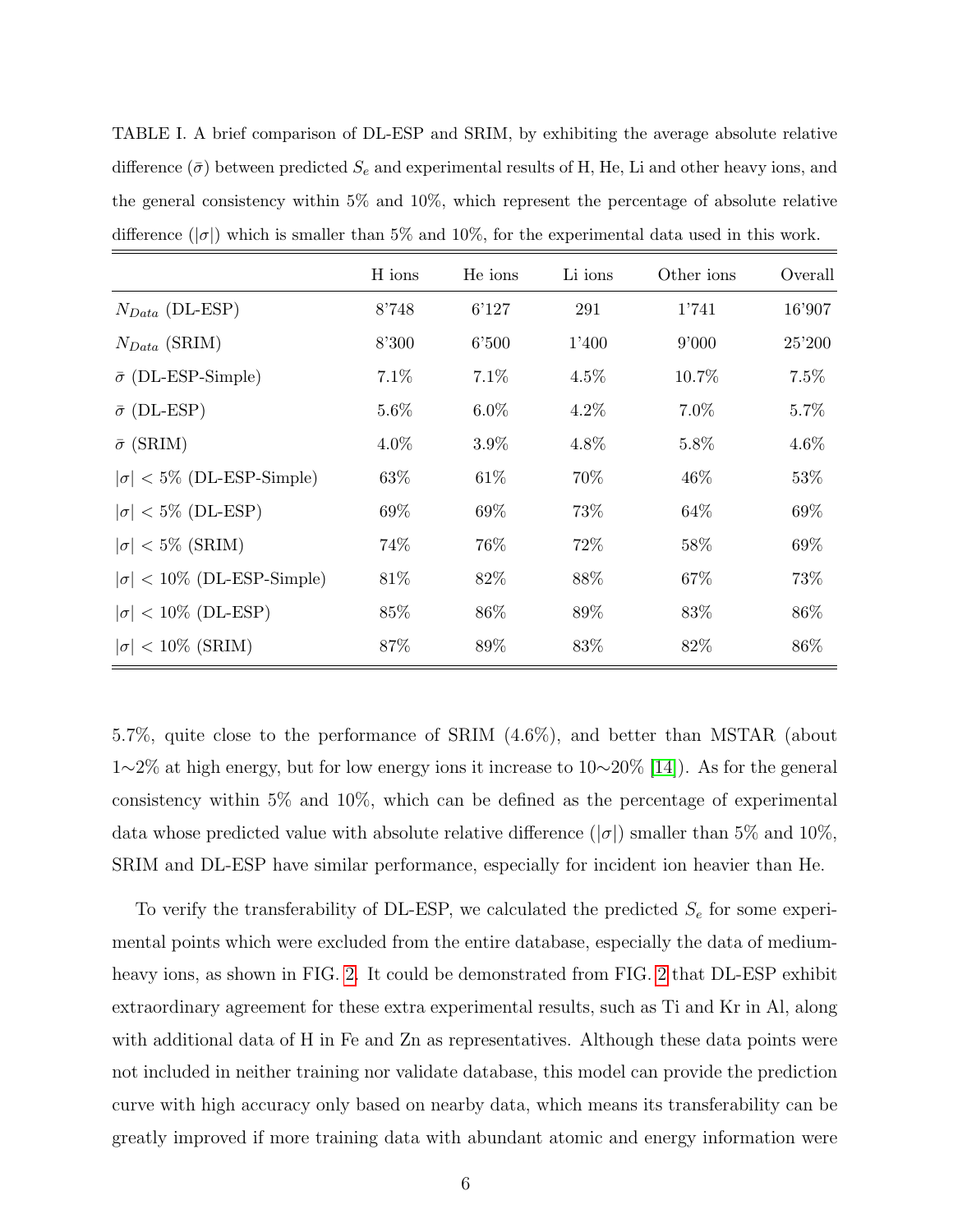

<span id="page-6-0"></span>FIG. 2. A brief illustration of the expansion capability of DL-ESP. The electronic stopping power of (a) Ti and (b) Kr in Al, as well as H in (c) Fe and (d) Zn at low energy range were calculated, and verified by using the extra experimental data and SRIM.

introduced into the system.

As discussed before, this model is established based on LSS model (boundary points for low energy ions) and experimental data (for ions'  $E_{in} > 5 \text{ keV/u}$ ), so it is also very important to evaluate the necessity and accuracy of this treatment. FIG. [2](#page-6-0) (c) and (d) can illustrate the ability of extension of this model at low energy range, especially when  $1 \text{ keV/u} < E_{in}$ 10 keV/u. Though we didn't import any experimental data (whose  $E_{in}$  is smaller than 5 keV/u) into the deep learning network, DL-ESP can still give an accurate enough prediction at this energy range, with high consistency compared with both SRIM and experimental results. Therefore it can be concluded from FIG. [2](#page-6-0) that the DL-ESP model has the ability of extrapolation to a certain extent, with the help of boundary point generated by LSS model, and this treatment is necessary and helpful when there is no enough experimental data for low energy ions.

Moreover, it can be shown from TABLE [I](#page-5-0) that the data of heavy ions only took a relatively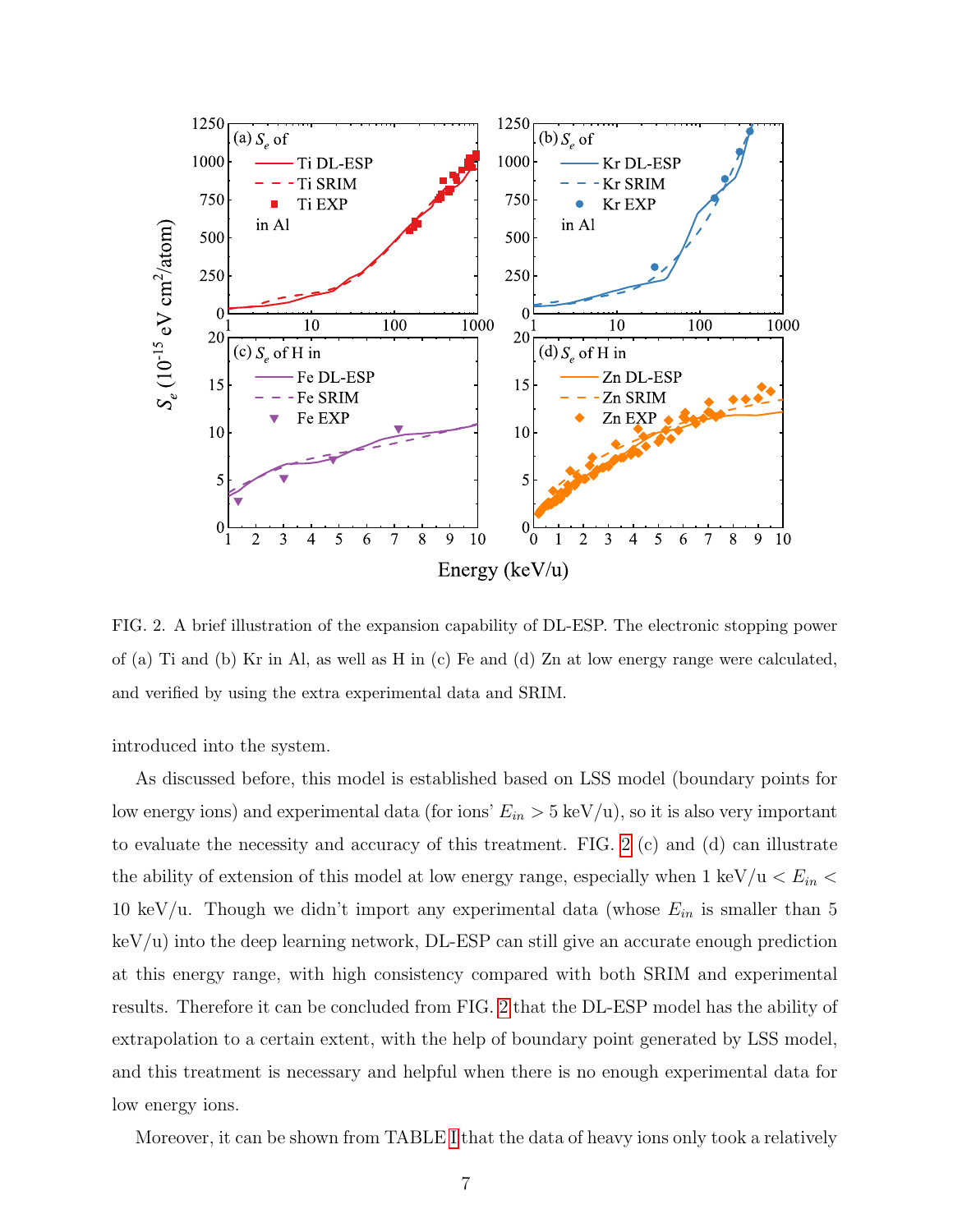small percentage of total database, so the accuracy of heavy ions need to be carefully verified. In fact, other calculation models, such as SRIM and MSTAR, also face the similar problem: it has been already discussed from other researchers that the electronic stopping cross section of some ultra-heavy ion, e.g. Au, is overestimated by SRIM when  $E_{in}$  near 1000 keV/u [\[40\]](#page-12-3), as illustrated in FIG. [3.](#page-8-0) The abnormal high  $S_e$  at extreme low energy (about 140 in the unit of  $10^{-15}$  eVcm<sup>2</sup>/atom for 1 keV/u Au ion in Al) is also quite controversial, because the low energy models of heavy ions used in SRIM are simply extrapolate the fitting curve of light ions, which would cause obvious deviation systematically. As for DL-ESP, the network would establish extrapolation based on the nearby data points, so the behavior of  $S_e$  curve for Au ion at low energy range is much more reasonable than SRIM.

It should also be noted that the high accuracy of SRIM is based on segment fitting functions for different mass and energy range, so it can provide well consistence with existing experimental results. However, for the regime that lack the support of data, the accuracy of these fitting functions becomes quite controversial, because they may neglect the influence of other potential factors. According to the discussion in Supplementary Material, the tiny difference between DL-ESP and DL-ESP-Simple reveals that DL network can indeed mining the inline relations deeply hiding in these experimental data, which could significantly enhance the transferability of this model. Therefore, though DL-ESP can hardly achieve higher overall accuracy than SRIM, its  $\bar{\sigma}$  is a macroscopic evaluation of the entire database equally for each atom types and energy ranges. In other words, DL-ESP would possess excellent transferability since it would have similar accuracy for the conditions which are shortage of experimental data theoretically.

FIG. [3](#page-8-0) also plotted the  $S_e$  curve of Al in Au, to demonstrate Sigmund's reciprocity theory, in which he believed that when ion's velocity smaller than Bohr's velocity  $(c/137 =$  $2.088\times10^6$  m/s, about 22.75 keV/u), the electronic stopping power of A ion in B material is equal to B ion in A:  $S_e(A \text{ in } B) = S_e(B \text{ in } A)$  [\[30\]](#page-11-8). So far, this conjecture is actually correct for all the existing experimental results, but it can hardly be proved theoretically or experimentally, due to the limit of experimental techniques. However, it is widely accepted to use Sigmund's reciprocity theory to evaluate the rationality of newly emerged results. This DL-ESP model can support Sigmund's conjecture, and a more detailed investigation about reciprocity theory is explored in the Supplementary Material.

To further demonstrate the accuracy for DL-ESP, we systemically calculated the projected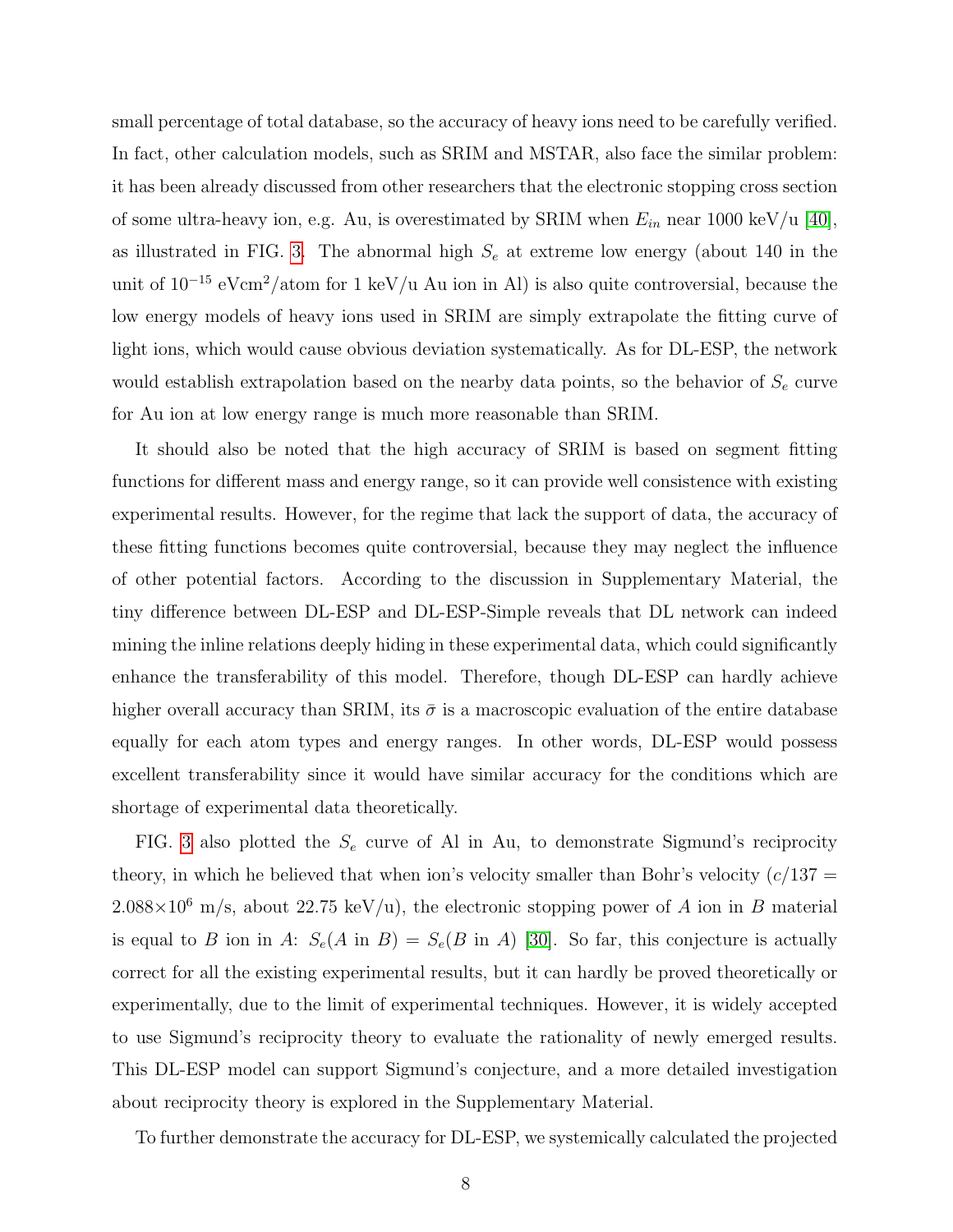

<span id="page-8-0"></span>FIG. 3. According to SRIM's calculation, there is an obvious difference between  $S_e(\text{Au in Al})$ and  $S_e$ (Al in Au) at low energy range. While for DL-ESP, the predicted  $S_e$  curves are basically coincident, and the  $S_e$  values at low energy range are significantly lower than SRIM's results.

range  $(R_p)$  by DL-ESP and SRIM, compared with experimental results, as shown in FIG. [4.](#page-9-0) To minimize the influence of nuclear stopping power  $(S_n)$ , the  $S_n$  used in this work is also calculated by SRIM, so the difference exhibited in FIG. [4](#page-9-0) only represents the contribution of  $S_e$ . The calculation of ion range by using DL-ESP model is mainly based on the Bragg's theory [\[41\]](#page-12-4) (to convert  $S_e$  of elementary materials into compounds) and Lindhard formula [\[42\]](#page-12-5) (to evaluate  $R_p$  by using  $S_e$  and  $S_n$ ), detail information about the calculation has also been illustrated in Supplementary Material.

It can be shown in FIG. [4](#page-9-0) that, the predicted  $R_p$  from DL-ESP and SRIM are all very close to the experimental result when  $E_{in}$  is small enough. However, when  $E_{in}$  becomes greater, the DL-ESP's results could still agree well with the experimental data, while  $R_p$  from SRIM calculation became less accurate compared with DL-ESP: the  $R_p$  of 700∼5000 keV Au in SiC predicted by SRIM are about 20∼40% lower than experimental results [\[43\]](#page-12-6), and for high energy range, the difference becomes more evident, mainly due to the incorrectly estimated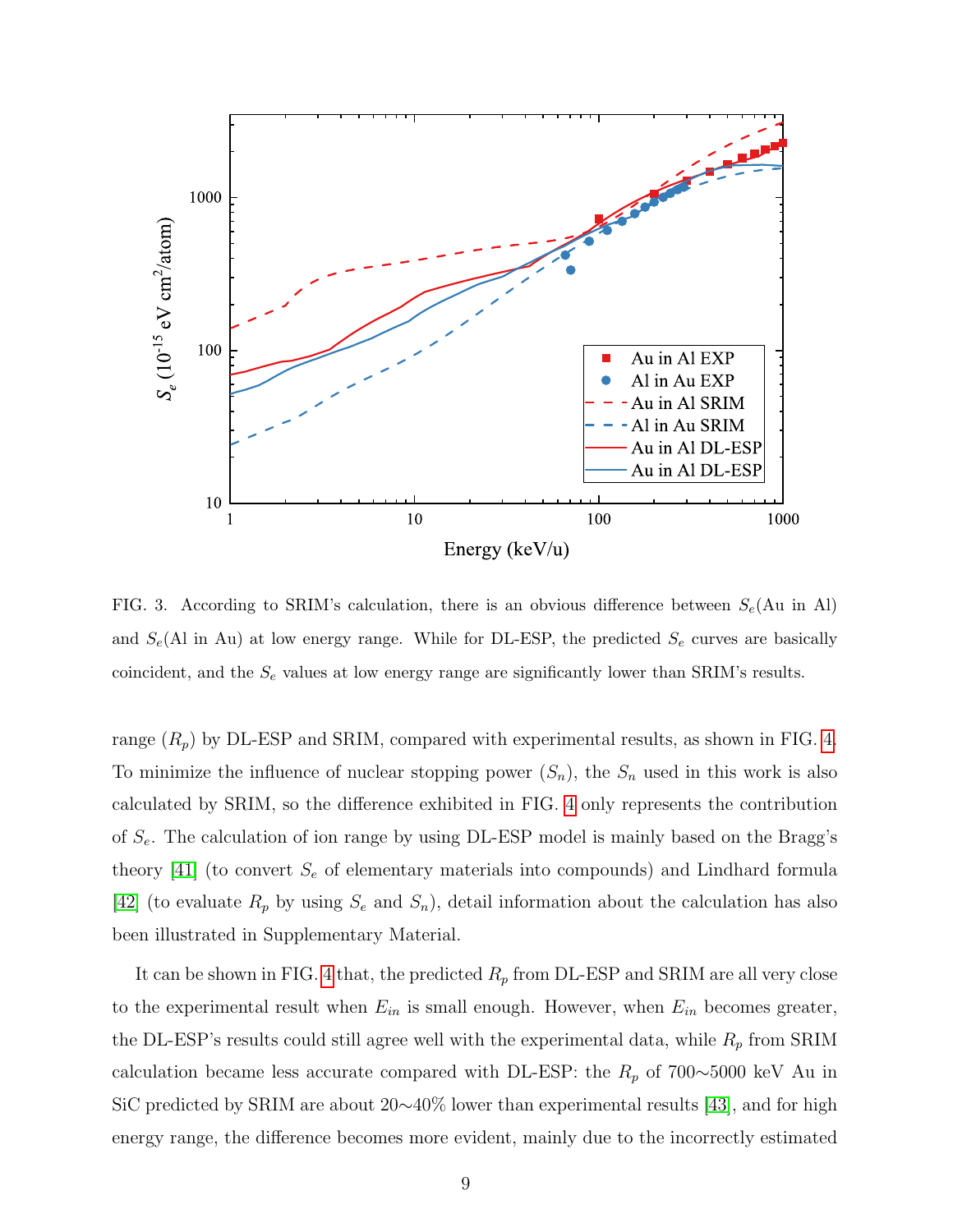

<span id="page-9-0"></span>FIG. 4. The projected range  $(R_p)$  of Au in SiC predicted by SRIM and DL-ESP. It should be note that DL-ESP cannot obtain  $R_p$  directly. This results are calculated with the help of Lindhard and Bragg's theory.

stopping power. Similar deviation can also be seen in the result of  $Cs$  in  $SiO<sub>2</sub>$  [\[44\]](#page-12-7).

In conclusion, we developed a new electronic stopping power model based on deep learning method to describe ion's electronic energy loss in elementary materials. Compared with traditional method, deep learning can extensively avoid the systematic error generated by fitting model, capture more detailed information of experimental data, and completely eradicate the interference of subjective factors. All these features makes DL-ESP exhibit high accuracy and good transferability even with small size of database. This model can not only increase the prediction accuracy of ion projected range, but also provide a new insight to challenge the classical puzzles, such as the reciprocity conjecture which can hardly be verified experimentally or theoretically. These findings should be of great importance for fundamentally understanding the novel physical phenomena related to the ion interaction with materials, and could be extensively necessary for vast relevant areas, such as semiconductor industry and nano-structures preparation.

This work is financially supported by NSFC (Grant No. 11705010) and the China Postdoctoral Science Foundation (Grant No. 2019M650351). We are grateful for computing resource provided by Weiming No. 1 and Life Science No. 1 High Performance Computing Platform at Peking University, and TianHe-1(A) at National Supercomputer Center in Tianjin.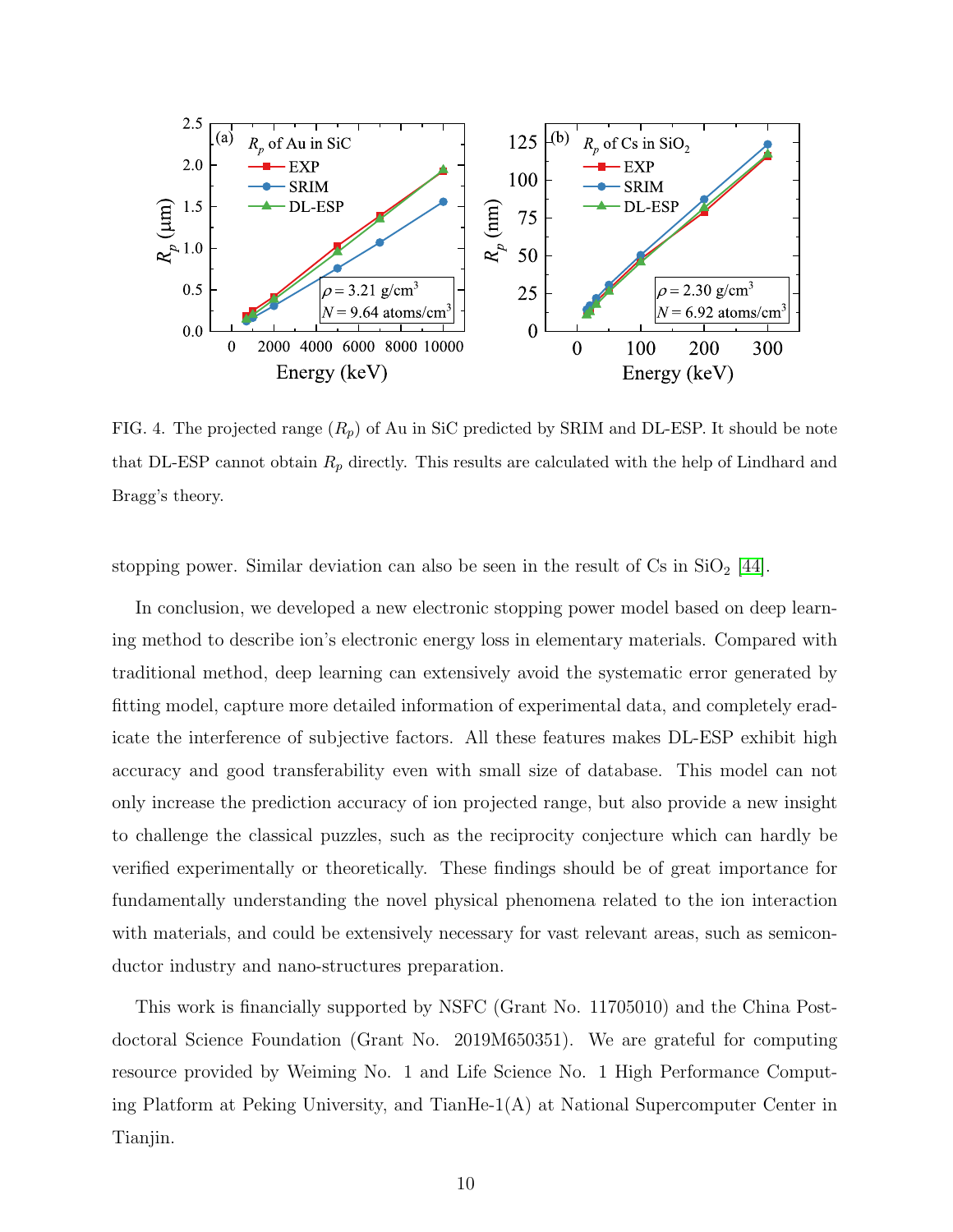- <span id="page-10-0"></span>[1] A. Arnau, M. Pealba, P. M. Echenique, F. Flores, and R. H. Ritchie, Physical Review Letters 65, 1024 (1990).
- <span id="page-10-11"></span>[2] J. M. Pruneda, D. Sánchez-Portal, A. Arnau, J. I. Juaristi, and E. Artacho, [Phys. Rev. Lett.](http://dx.doi.org/10.1103/PhysRevLett.99.235501) 99[, 235501 \(2007\).](http://dx.doi.org/10.1103/PhysRevLett.99.235501)
- [3] M. A. Zeb, J. Kohanoff, D. Sánchez-Portal, A. Arnau, J. I. Juaristi, and E. Artacho, [Phys.](http://dx.doi.org/ 10.1103/PhysRevLett.108.225504) Rev. Lett. 108[, 225504 \(2012\).](http://dx.doi.org/ 10.1103/PhysRevLett.108.225504)
- <span id="page-10-1"></span>[4] P. E. Grabowski, M. P. Surh, D. F. Richards, F. R. Graziani, and M. S. Murillo, [Phys. Rev.](http://dx.doi.org/ 10.1103/PhysRevLett.111.215002) Lett. **111**[, 215002 \(2013\).](http://dx.doi.org/ 10.1103/PhysRevLett.111.215002)
- <span id="page-10-3"></span><span id="page-10-2"></span>[5] H. Bethe, [Annalen der Physik](http://dx.doi.org/10.1002/andp.19303970303) 397, 325 (1930).
- <span id="page-10-4"></span>[6] F. Bloch, [Annalen der Physik](http://dx.doi.org/10.1002/andp.19334080303) 408, 285 (1933).
- <span id="page-10-5"></span>[7] J. Lindhard, Dan. Vid. Selsk Mat.-Fys. Medd. 28, no. 8, 41 (1954).
- <span id="page-10-6"></span>[8] P. Sigmund, [Phys. Rev. A](http://dx.doi.org/10.1103/PhysRevA.26.2497) 26, 2497 (1982).
- [9] J. Ziegler and J. Manoyan, [Nuclear Instruments and Methods in Physics Research Section B:](http://dx.doi.org/https://doi.org/10.1016/0168-583X(88)90273-X) [Beam Interactions with Materials and Atoms](http://dx.doi.org/https://doi.org/10.1016/0168-583X(88)90273-X) 35, 215 (1988).
- <span id="page-10-7"></span>[10] B. J. Ziegler J.F., [The Stopping and Range of Ions in Matter. In: Bromley D.A. \(eds\) Treatise](http://dx.doi.org/ https://doi.org/10.1007/978-1-4615-8103-1_3) [on Heavy-Ion Scienc](http://dx.doi.org/ https://doi.org/10.1007/978-1-4615-8103-1_3) (Springer, Boston, MA, 1985).
- [11] J. F. Ziegler, J. P. Biersack, and M. D. Ziegler, [SRIM : the stopping and range of ions in](http://lib.ugent.be/catalog/rug01:001467757) [matter](http://lib.ugent.be/catalog/rug01:001467757) (Chester (Md.) : SRIM, 2008).
- <span id="page-10-8"></span>[12] J. F. Ziegler, M. Ziegler, and J. Biersack, [Nuclear Instruments and Methods in Physics](http://dx.doi.org/https://doi.org/10.1016/j.nimb.2010.02.091) [Research Section B: Beam Interactions with Materials and Atoms](http://dx.doi.org/https://doi.org/10.1016/j.nimb.2010.02.091) 268, 1818 (2010), 19th International Conference on Ion Beam Analysis.
- <span id="page-10-9"></span>[13] H. Paul and A. Schinner, [Nuclear Instruments and Methods in Physics Research Section B:](http://dx.doi.org/https://doi.org/10.1016/S0168-583X(01)00576-6) [Beam Interactions with Materials and Atoms](http://dx.doi.org/https://doi.org/10.1016/S0168-583X(01)00576-6) 179, 299 (2001).
- <span id="page-10-12"></span><span id="page-10-10"></span>[14] H. Paul and A. Schinner, [Atomic Data and Nuclear Data Tables](http://dx.doi.org/https://doi.org/10.1016/j.adt.2003.08.003) 85, 377 (2003).
- [15] H. Salah, B. Touchrift, and M. Saad, [Nuclear Instruments and Methods in Physics Research](http://dx.doi.org/https://doi.org/10.1016/S0168-583X(98)00031-7) [Section B: Beam Interactions with Materials and Atoms](http://dx.doi.org/https://doi.org/10.1016/S0168-583X(98)00031-7) 139, 382 (1998).
- <span id="page-10-13"></span>[16] E. Artacho, [Journal of Physics: Condensed Matter](http://dx.doi.org/10.1088/0953-8984/19/27/275211) 19, 275211 (2007).
- [17] K. Eder, D. Semrad, P. Bauer, R. Golser, P. Maier-Komor, F. Aumayr, M. Pe˜nalba, A. Arnau, J. M. Ugalde, and P. M. Echenique, [Phys. Rev. Lett.](http://dx.doi.org/10.1103/PhysRevLett.79.4112) 79, 4112 (1997).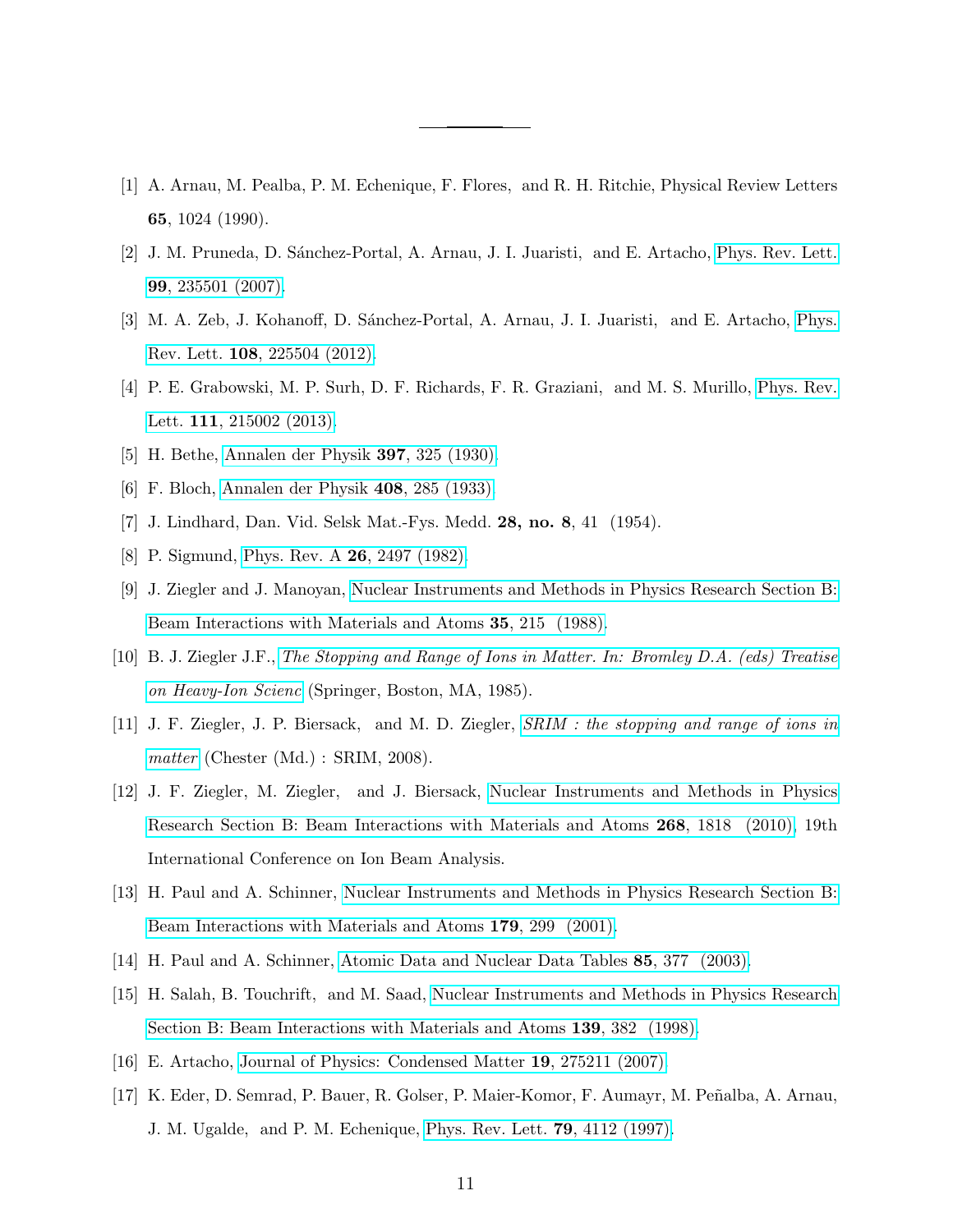- <span id="page-11-1"></span><span id="page-11-0"></span>[18] Y. Lecun, Y. Bengio, and G. E. Hinton, Nature 521, 436 (2015).
- <span id="page-11-2"></span>[19] M. H. S. Segler, M. Preuss, and M. P. Waller, Nature 555[, 604 \(2018\).](http://dx.doi.org/10.1038/nature25978)
- [20] W. Ouyang, A. Aristov, M. Lelek, X. Hao, and C. Zimmer, [Nature Biotechnology](http://dx.doi.org/ 10.1038/nbt.4106) 36, 460 [\(2018\).](http://dx.doi.org/ 10.1038/nbt.4106)
- <span id="page-11-3"></span>[21] E. Nehme, L. E. Weiss, T. Michaeli, and Y. Shechtman, Optica 5[, 458 \(2018\).](http://dx.doi.org/10.1364/OPTICA.5.000458)
- <span id="page-11-4"></span>[22] R. Strack, [Nature Methods](http://dx.doi.org/10.1038/s41592-018-0028-9) 15, 403 (2018).
- <span id="page-11-5"></span>[23] S. Webb, Nature **554**, 555 (2018).
- <span id="page-11-6"></span>[24] H. Gabbard, M. Williams, F. Hayes, and C. Messenger, [Phys. Rev. Lett.](http://dx.doi.org/ 10.1103/PhysRevLett.120.141103) 120, 141103 (2018).
- [25] J. Carrasquilla and R. G. Melko, [Nature Physics](http://dx.doi.org/10.1038/nphys4035) 13, 431 (2017).
- [26] G. Carleo and M. Troyer, Science **355**[, 602 \(2017\).](http://dx.doi.org/10.1126/science.aag2302)
- [27] E. P. L. van Nieuwenburg, Y.-H. Liu, and S. D. Huber, [Nature Physics](http://dx.doi.org/10.1038/nphys4037) 13, 435 (2017).
- <span id="page-11-7"></span>[28] R. Xia and S. Kais, [Nature Communications](http://dx.doi.org/10.1038/s41467-018-06598-z) 9, 4195 (2018).
- [29] G. Torlai, G. Mazzola, J. Carrasquilla, M. Troyer, R. Melko, and G. Carleo, [Nature Physics](http://dx.doi.org/ 10.1038/s41567-018-0048-5) 14[, 447 \(2018\).](http://dx.doi.org/ 10.1038/s41567-018-0048-5)
- <span id="page-11-9"></span><span id="page-11-8"></span>[30] P. Sigmund, [The European Physical Journal D](http://dx.doi.org/10.1140/epjd/e2008-00011-9) 47, 45 (2008).
- [31] H. Paul, "Stopping power for light ions," (1990), available online. In: https://wwwnds.iaea.org/stopping/.
- <span id="page-11-10"></span>[32] C. Montanari and P. Dimitriou, [Nuclear Instruments and Methods in Physics Research Section](http://dx.doi.org/https://doi.org/10.1016/j.nimb.2017.03.138) [B: Beam Interactions with Materials and Atoms](http://dx.doi.org/https://doi.org/10.1016/j.nimb.2017.03.138) 408, 50 (2017), proceedings of the 18th International Conference on the Physics of Highly Charged Ions (HCI-2016), Kielce, Poland, 11-16 September 2016.
- <span id="page-11-12"></span><span id="page-11-11"></span>[33] F. Chollet *et al.*, "Keras," <https://keras.io> (2015).
- [34] M. Abadi, A. Agarwal, P. Barham, E. Brevdo, Z. Chen, C. Citro, G. S. Corrado, A. Davis, J. Dean, M. Devin, S. Ghemawat, I. Goodfellow, A. Harp, G. Irving, M. Isard, Y. Jia, R. Jozefowicz, L. Kaiser, M. Kudlur, J. Levenberg, D. Mané, R. Monga, S. Moore, D. Murray, C. Olah, M. Schuster, J. Shlens, B. Steiner, I. Sutskever, K. Talwar, P. Tucker, V. Vanhoucke, V. Vasudevan, F. Viégas, O. Vinyals, P. Warden, M. Wattenberg, M. Wicke, Y. Yu, and X. Zheng, ["TensorFlow: Large-scale machine learning on heterogeneous systems,"](http://tensorflow.org/) (2015), software available from tensorflow.org.
- <span id="page-11-13"></span>[35] A. F. Agarap, "Deep learning using rectified linear units (relu)," (2018), [arXiv:1803.08375](http://arxiv.org/abs/1803.08375)  $[cs.NE]$ .